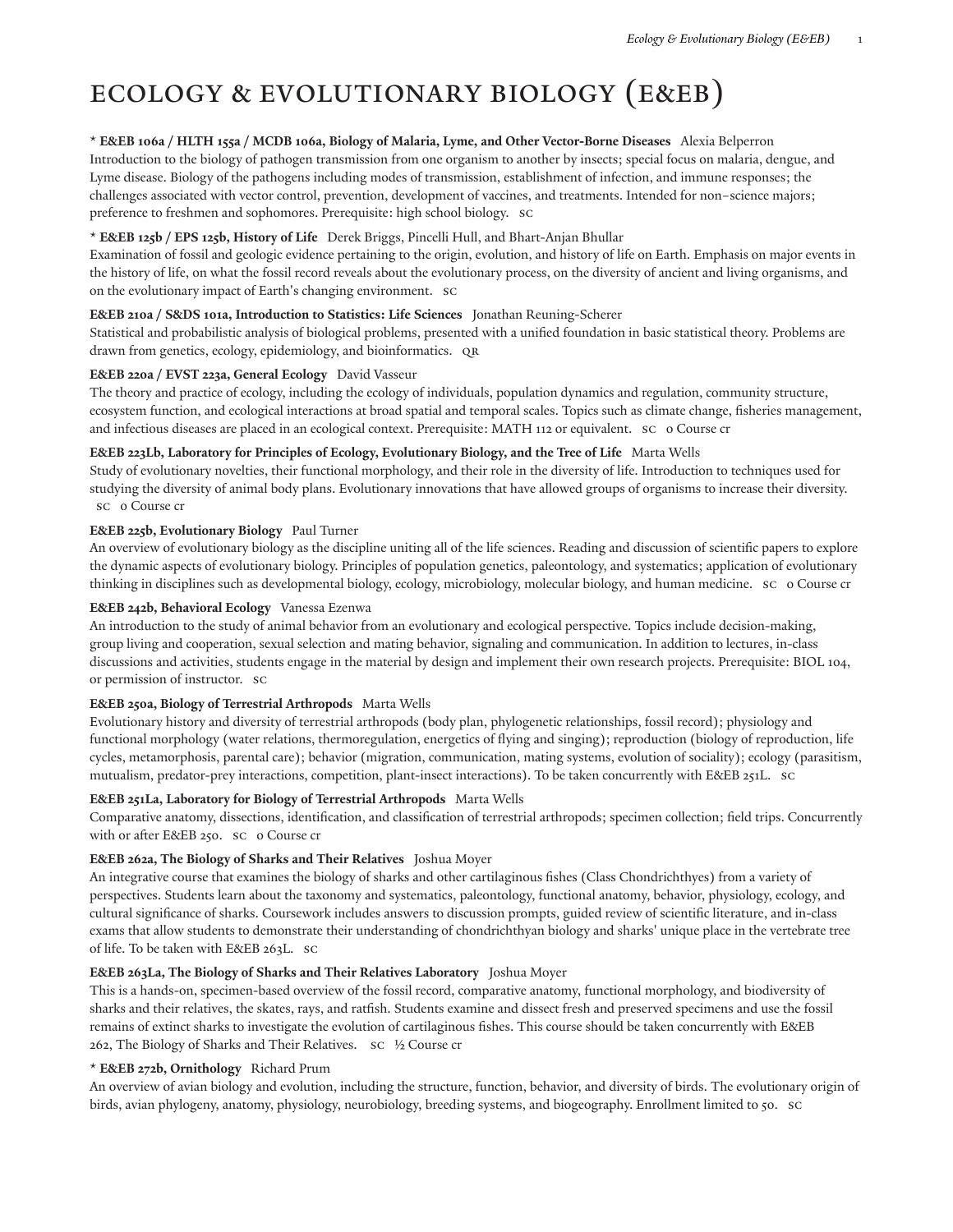#### 2 *Ecology & Evolutionary Biology (E&EB)*

#### **\* E&EB 273b, Laboratory for Ornithology** Richard Prum

Laboratory and field studies of avian morphology, diversity, phylogeny, classification, identification, and behavior. *Concurrently with* E&EB 272b. SC ½ Course cr

# **\* E&EB 275b / EVST 400b, Biological Oceanography** Mary Beth Decker

Exploration of a range of coastal and pelagic ecosystems. Relationships between biological systems and the physical processes that control the movements of water and productivity of marine systems. Anthropogenic impacts on oceans, such as the effects of fishing and climate change. Includes three Friday field trips. Enrollment limited to 15. SC

#### **E&EB 290b, Comparative Developmental Anatomy of Vertebrates** Joshua Moyer

A survey of the development, structure, and evolution of major vertebrate groups. Topics include the micro-anatomy of major organ systems, the developmental underpinnings of the vertebrate body plan, and the development, structure, and evolution of the major organ systems such as the locomotory system, sensory organs, digestive tract, reproductive tract, and nervous system. SC

#### **E&EB 291Lb, Comparative Anatomy of Vertebrates Laboratory** Joshua Moyer

Microscopic examination of histological and embryological preparations. Dissection of selected vertebrate species including shark, bony fish, frog, lizard, and rat. To be taken with E&EB 290. SC ½ Course cr

#### **E&EB 295a, Life in Motion: Ecological and Evolutionary Physiology** Martha Munoz

Physiology is the study of the functions that organisms perform and how they use those functions to interact with the environment. To survive, grow, and reproduce, all organisms must acquire energy and avoid conditions that exceed their physiological limits. These interactions all involve motion—ions traveling across membranes, muscle fibers twitching, respiration, and locomotion, to name a few. In this course, we tackle physiological processes from both "bottom up" and "top down" approaches, with integration among these dimensions, to extract general physiological rules of life. Then, we link our discoveries to the broader context of ongoing global change, and consider whether and how organisms can physiologically respond to contemporary selective pressures. While the course focuses heavily on animal physiology, plants, fungi, and microbes are also featured. Prerequisites: BIOL 101, 102, 103, 104, and CHEM 161, or permission of the instructor. SC

# **E&EB 322a, Evolutionary Genetics** Jennifer Coughlan

Genetic variation is the currency by which natural selection is translated into evolutionary change. In this course we dissect patterns of genetic variation using an evolutionary mindset to ultimately understand what shapes genetic variation in nature and the potential for species to adapt to new and changing environments. This class unites two foundational fields of evolutionary genetics; quantitative genetics (the study of the genetic basis of complex traits) and population genetics (the study of gene variant frequencies across time and space), with an ultimate goal of understanding evolutionary change in nature. Although this course is lecture based, there is much opportunity for hands-on learning. Students use real-life and simulated genetic data to map the genetic basis of traits and investigate the evolutionary forces responsible for shaping genetic variation in nature. We also discuss how quantitative and population genetics theory are applied to the modern genomic era, particularly in the context of detecting genomic signatures of adaptation. Lastly, we discuss the application of evolutionary genetics to human populations, including the usefulness and missteps of these applications for science and society. Prerequisite: E&EB 225, Evolutionary Biology. SC

#### **\* E&EB 336a / HSHM 453a / HUMS 336a, Culture and Human Evolution** Gary Tomlinson

Examination of the origins of human modernity in the light of evolutionary and archaeological evidence. Understanding, through a merger of evolutionary reasoning with humanistic theory, the impact of human culture on natural selection across the last 250,000 years. HU, SC

#### **E&EB 354a, Phylogenetic Biology** Casey Dunn

Phylogenetic Biology is the study of the evolutionary relationships between organisms, and the use of evolutionary relationships to understand other aspects of organism biology. This course surveys phylogenetic methods, providing a detailed picture of the statistical, mathematical, and computational tools for building phylogenies and using them to study evolution. We also examine the application of these tools to particular problems in the literature and emerging areas of study. Prerequisites: E&EB 225 and an organismal course. SC

# **E&EB 428a / AMTH 428a / EPS 428a / PHYS 428a, Science of Complex Systems** Jun Korenaga

Introduction to the quantitative analysis of systems with many degrees of freedom. Fundamental components in the science of complex systems, including how to simulate complex systems, how to analyze model behaviors, and how to validate models using observations. Topics include cellular automata, bifurcation theory, deterministic chaos, self-organized criticality, renormalization, and inverse theory. Prerequisite: PHYS 301, MATH 247, or equivalent. QR, SC

# **E&EB 464b / ANTH 464b / ARCG 464b, Human Osteology** Eric Sargis

A lecture and laboratory course focusing on the characteristics of the human skeleton and its use in studies of functional morphology, paleodemography, and paleopathology. Laboratories familiarize students with skeletal parts; lectures focus on the nature of bone tissue, its biomechanical modification, sexing, aging, and interpretation of lesions. SC, SO 0 Course cr

#### **\* E&EB 469a or b, Tutorial** Marta Wells

Individual or small-group study for qualified students who wish to investigate an area of ecology or evolutionary biology not presently covered by regular courses. A student must be sponsored by a faculty member who sets requirements and meets weekly with the student. One or more written examinations and/or a term paper are required. To register, the student must submit a written plan of study approved by the faculty instructor to the director of undergraduate studies. Students are encouraged to apply during the term preceding